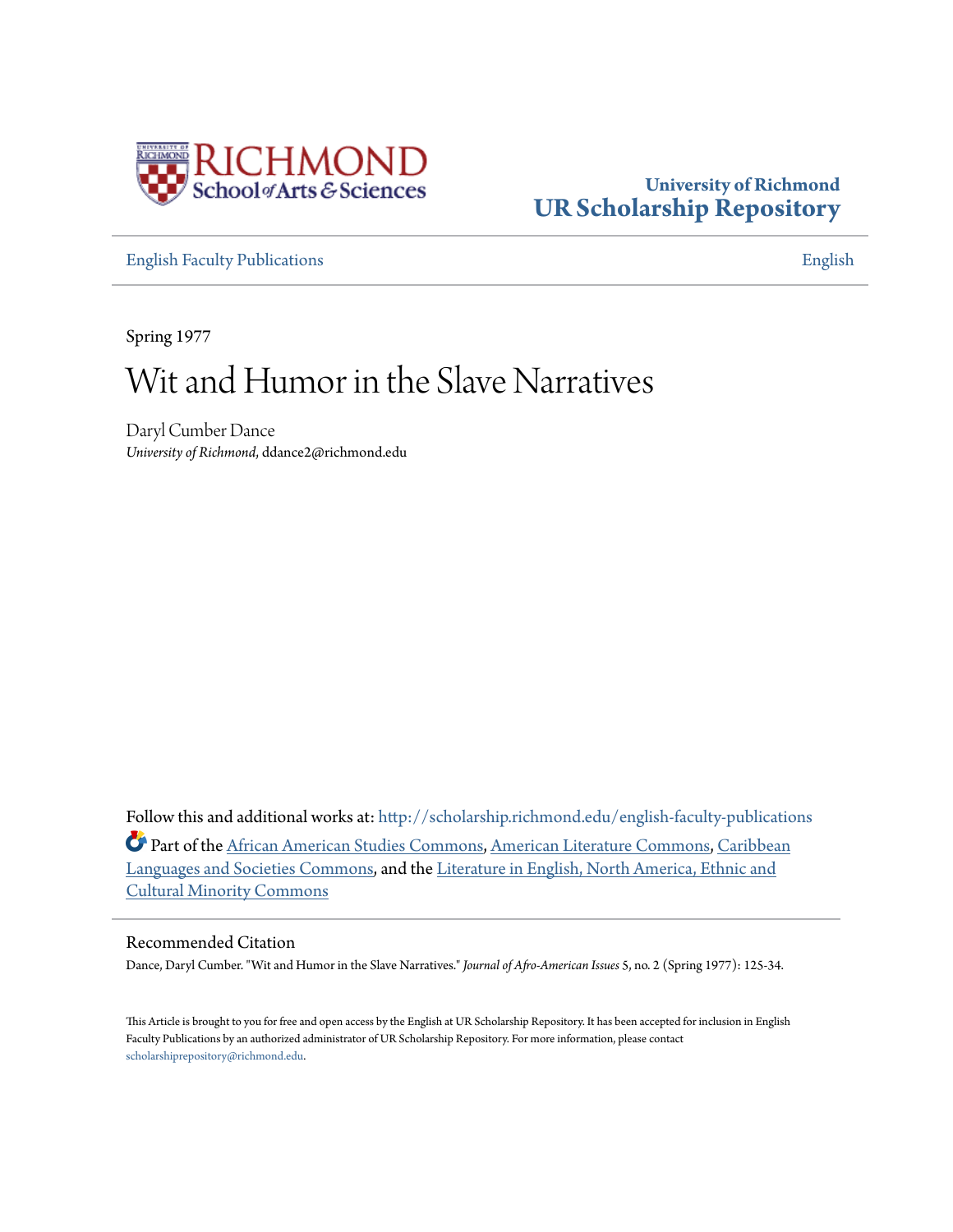#### WIT AND HUMOR IN THE SLAVE NARRATIVES

#### Daryl Dance *Virginia Commonwealth University*

Though the slave narratives were usually intended to serve in the cause of abolition, not all of them, it is interesting to note, are bitter, unrelieved tirades against the terrible institution of slavery, but rather there are frequently moments of relieving laughter. It is paradoxical that the former slaves, recalling the private hell of oppression under which they lived, the bitter beatings, degradation, and humiliation, the brutal murder of loved ones, and the separations from mothers, wives, and children, could find anything to laugh about in their recollections. And yet, laugh they did, grim though their laughter often was. For in slavery they liad learned the saving art of laughing to keep from crying, as John Little' explains:

> They say slaves are happy, because they laugh, and are merry. I myself and three or four others, have received two hundred lashes in the day, and had our feet in fetters; yet at night, we would sing and dance, and make others laugh at the .rattling of our chains. Happy men we must have been! We did it to keep down trouble, and to keep our hearts from being completely broken: that is as true as the gospel! Just look at it,--must not we have been very happy? Yet I have done it myself-I have cut capers in chains. (Little, 1969, pp. 39-40)

This passage suggests something of the nature of Black humor and the function it has served, not only in the slave narratives, but in the folk tales and throughout the history of recorded literature from William Wells Brown to Amiri Baraka. The life revealed in all of these sources. is shown to often be alternately degrading and courageous, tragic and absurdly comic, hopeless and yet enduring; indeed that life could hardly ever be termed merely amusing. And the Black character, though he may be seen to laugh, can hardly be deemed carefree, unbothered, satisfied, even truly happy. Indeed the paradox of Negro humor is that in the background there is always the grim and harsh reality of Black life in America, but like Little the Black man has been able to laugh as he probes his bleeding wound-to laugh instead of succumb to utter despair and defeat. Thus his humor has been compensatory. His anguish. has left him no alternative but to laugh or cry, and as is illustrated in the blues

 $\mathbb{L}$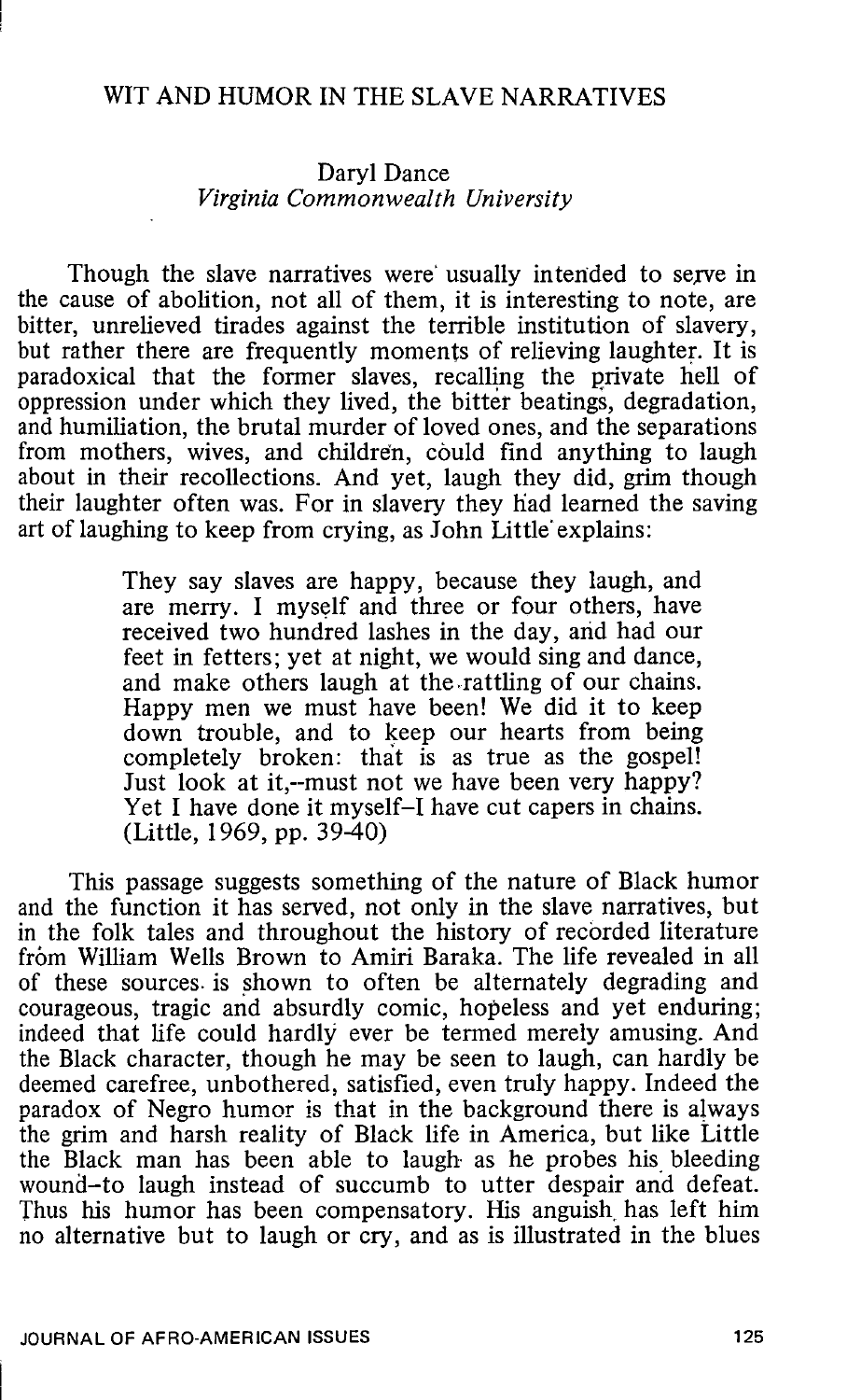line, "I've got the blues, but I'm too damn mean to cry," the slave often refused the tears that would indicate surrender, and chose rather to secure some relief and thus some victory in laughter.

Much of the humor in the narratives capitalizes on the ludicrousness of the white man's statutes and the contradictions inherent in the existence of a slave system, with its dehumanizing laws, in a country which took great pride in its promise of democracy, freedom and liberty to all and in its idealistic political documents, specifically the Declaration of Independence and the Constitution. Among those narrators who satirize the pretense and hypocrisy of their slave masters' espousal of freedom, liberty, and democracy are Milton Clarke, Lunsford Lane, William Craft, and William Wells Brown. Representative of the biting sarcasm in their treatment of this paradoxical situation is the following selection from William Grimes's *Life of William Grimes, the Runaway Slave:* 

> If it were not for the stripes on my back which were made while I was a slave, I would in my will leave my skin as a legacy to the government, desiring that it might be taken off and made into parchment, and then bind the constitution of glorious happy *and free*  America. Let the skin of an American slave, bind the charter of American Liberty!

Another paradoxical situation which the slave narrators treat with a great deal of irony and sarcasm is the hypocrisy of the old slave masters and ministers who espoused Christianity while practicing quite the opposite of what they preached. Obviously the narrators not only relieve their frustrations in the face of these ludicrous situations in these accounts, but they attempt here as elsewhere through the use of comedy to educate and bring about meaningful changes. Among those who satirize the "Christian piety" of white slaveholders are Frederick Douglass, Lunsford Lane, James Mars, John Brown, William Craft, Milton Clarke, Henry Bibb, John Thompson, and Henry Box Brown. It is further interesting to note the irony in the fact that many of the slaves assert that the more ardently the master claimed to embrace Christianity, the more inhuman and unchristian was his treatment of his slaves. Frederick Douglass relates the conversion to Christianity of his master Thomas and comments, "If religion had any effect on his character at all, it made him more cruel and hateful in all his ways." (Douglass, 1969, p. 197) Later when Douglass was transferred from the cruel Covey, to whom he had been hired out, to a kinder master, Mr. Freeland, he was happy because, "the latter gentleman made no profession of religion. I assert most unhesitatingly," Douglass continues, "that the religion of the South-as I have observed it and proved it-is a mere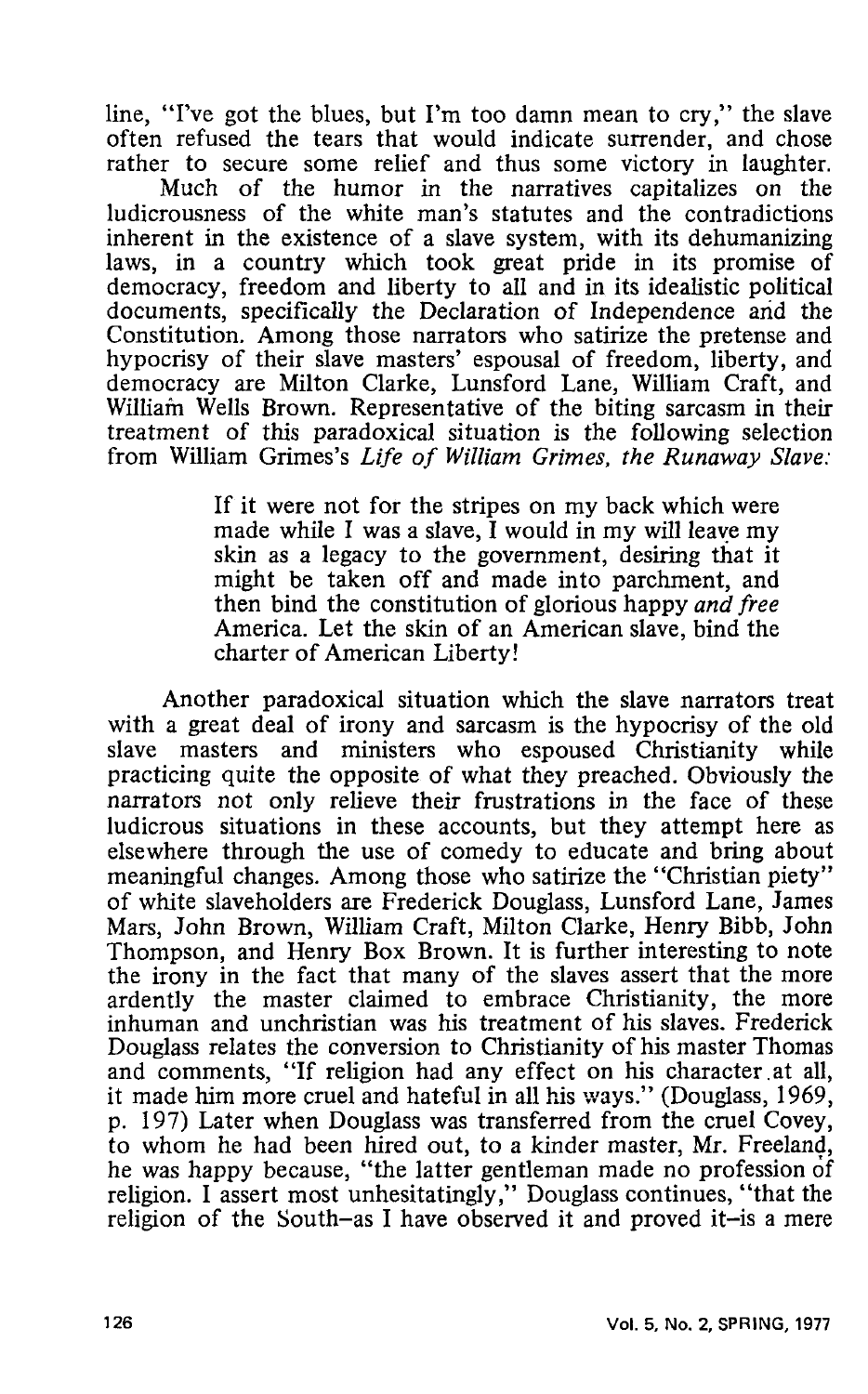covering for the most horrid crimes; the justifier of the most appalling barbarity; a sanctifier of the most hateful frauds; and a secure shelter, under which the darkest, foulest, grossest, and most infernal abominations fester and flourish. . .of all slaveholders with whom I have ever met, religious slaveholders are the worst." (Douglass, 1969, pp. 257-258) Douglass's opinion is endorsed by Lunsford Lane in the following comment inspired by his wife's sale to a Mr. Smith:

> [Mr. Smith was] a member and class-leader in the methodist church, and in much repute for his deep piety and devotion to religion. But grace (of course) had not wrought in the same *manner* upon the heart of Mr. Smith, as nature had done upon that of Mr. Boylan, who made no religious profession. (Lane, 1845, p. 11)

Lane goes on to detail the cruelty of Smith, who would not even allow his slaves adequate food: "such luxuries," Lane satirically concludes, "were more than he could afford, kind and Christian man as he was considered to be." (Lane, 1845, pp. 13-14)

It is not surprising that the objects of most frequent abuse as Christian hypocrites were ministers. A typical comment is made by William Craft after he cites a long list of ministers, their hypocritical defenses of the Fugitive Slave Bill, and their ludicrous attempts to reconcile the bill with Christianity. Sarcastically characterizing them as "learned doctors as well as a host of lesser traitors," he concludes:

> We are told that the whale vomited up the runaway prophet. This would not have seemed 'SO strange, had it been one of the above lukewarm Doctors·of Divinity whom he had swallowed; for even a whale might find such a morsel difficult of digestion. (Craft, 1860, p. 99)

In a great many episodes the slave narrators a1so note the irony in the unethical behavior of their masters who prided themselves on being gentlemen. The masters are satirized for their marital infidelity, vulgarity, rowdiness, greed, prejudice, deception, their exploitation of slaves, and their duplicity in their business relationships and dealings.

Interestingly enough, in their humorous attacks on whites, the slave writers often attack the slave mistress more vituperatively than the slave master. These accounts zealously and vitriolically contradict the plantation school writers' carefully established myth of the plantation mistress as a gentile, refined, sympathetic gentlewoman of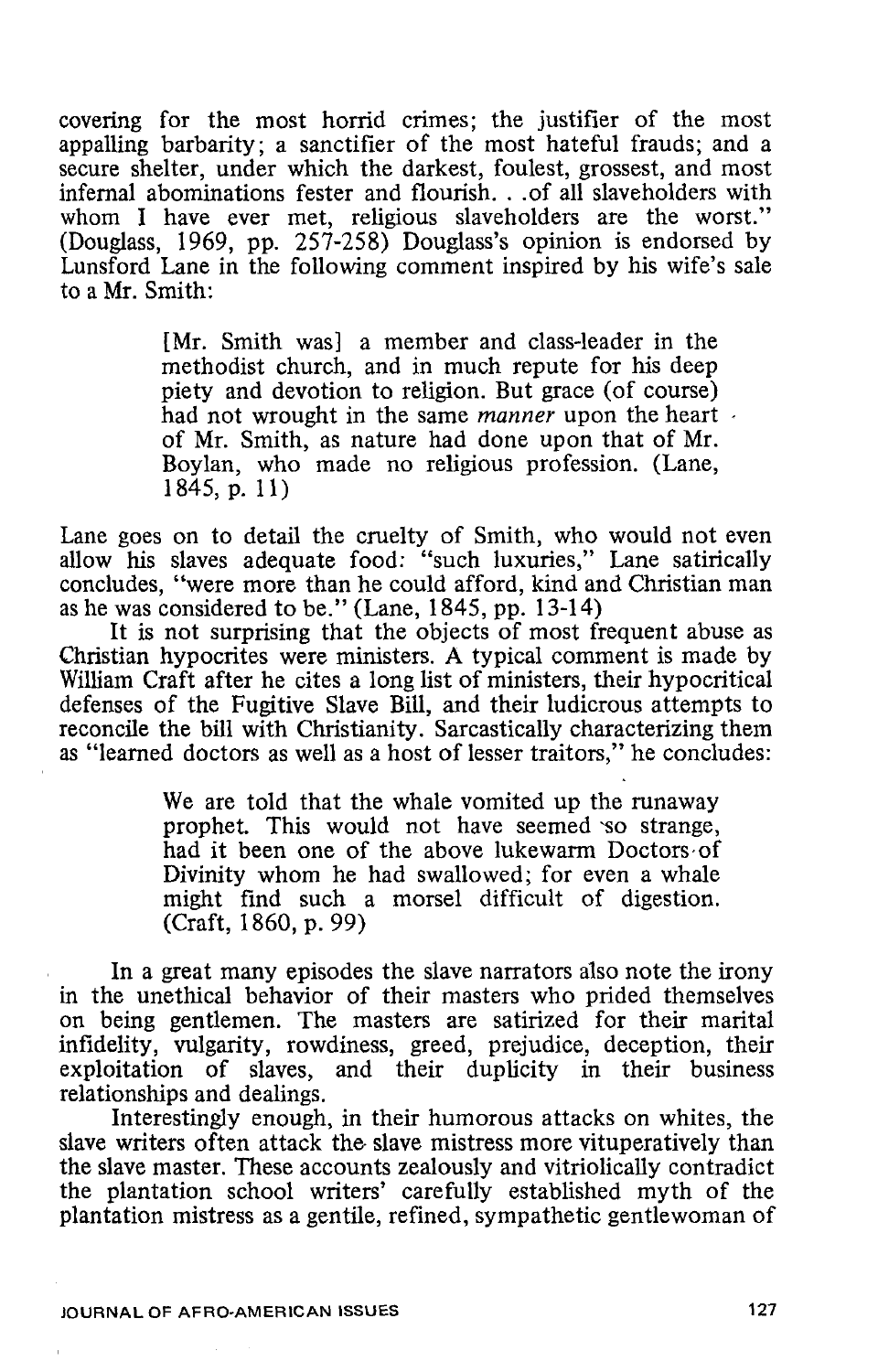great sensibility. Lewis Clarke maliciously lampoons the slave mistress, observing:

> Of all the animals on the face of this earth, I am most afraid of a real mad, passionate, raving, slaveholding woman. . . .I am sure I would sooner lie down to sleep by the side of tigers than near a raging-mad slave-woman. (Barker, ed., 1846, p. 11)

A similar slave-holding woman treated in much detail is Louis Hughes's tyrannical madam whom he describes as "naturally irritable." ( Hughes, 1897, p. 72) Noting how she would often hit him when he passed her something at the table, he vehemently gibes, "such an exhibition of table manners by a would-be fine lady-such vulgar spite and cruelty!" (Hughes, 1897, p. 86) Of this absolute mockery of the slave-holding woman as a gentle angel of mercy, the plantation cook comments, "I tell you Satan neber git his own til he git her." (Hughes, 1897, p. 71)

Constantly attacked for their own ignorance, the slaves of course derived much satisfaction and revenge in observing the ignorance of the so-called superior white man, and they delighted in accounts of his stupidity, his ineptness as a businessman, his fear of conjuration, and his gullibility. Noteworthy examples of such humorous attacks may be found in the narratives of John Brown, Josiah Henson, and Henry Bibb.

A great deal of the humor in the slave narratives deals with accounts of slaves outsmarting and getting revenge on these foolish old masters, deceiving them, stealing from them, humiliating them, beating them, and escaping from them. So dominant is this theme in the chronicles that one collection of slave narratives is appropriately titled "Puttin' on Ole Massa." Henry Bibb has written, "the only weapon of self defense that I could use successfully, was that of deception." (Bibb, 1849, p. 17) Andres Jackson comments, "A lie is often useful to them, and the truth so often disastrous, and their aptness at a lie is such, that they take in sustaining it, an air of assurance and tranquility which imposes upon strangers." (Jackson, 1847, p. 29) Thus the slaves lied to their masters and told them they were happy and contented and did not want freedom; they lied to their masters and told them they were sick and could not work; they lied to their masters and told them they loved them. They lied to their masters and laughed at their credulity.

There are numerous hilarious accounts of the slaves stealing from their masters, acts which obviously gave them some personal sense of pleasure as a form of retaliation and attack upon their owners. The slave narrators relish relating these tales, and even the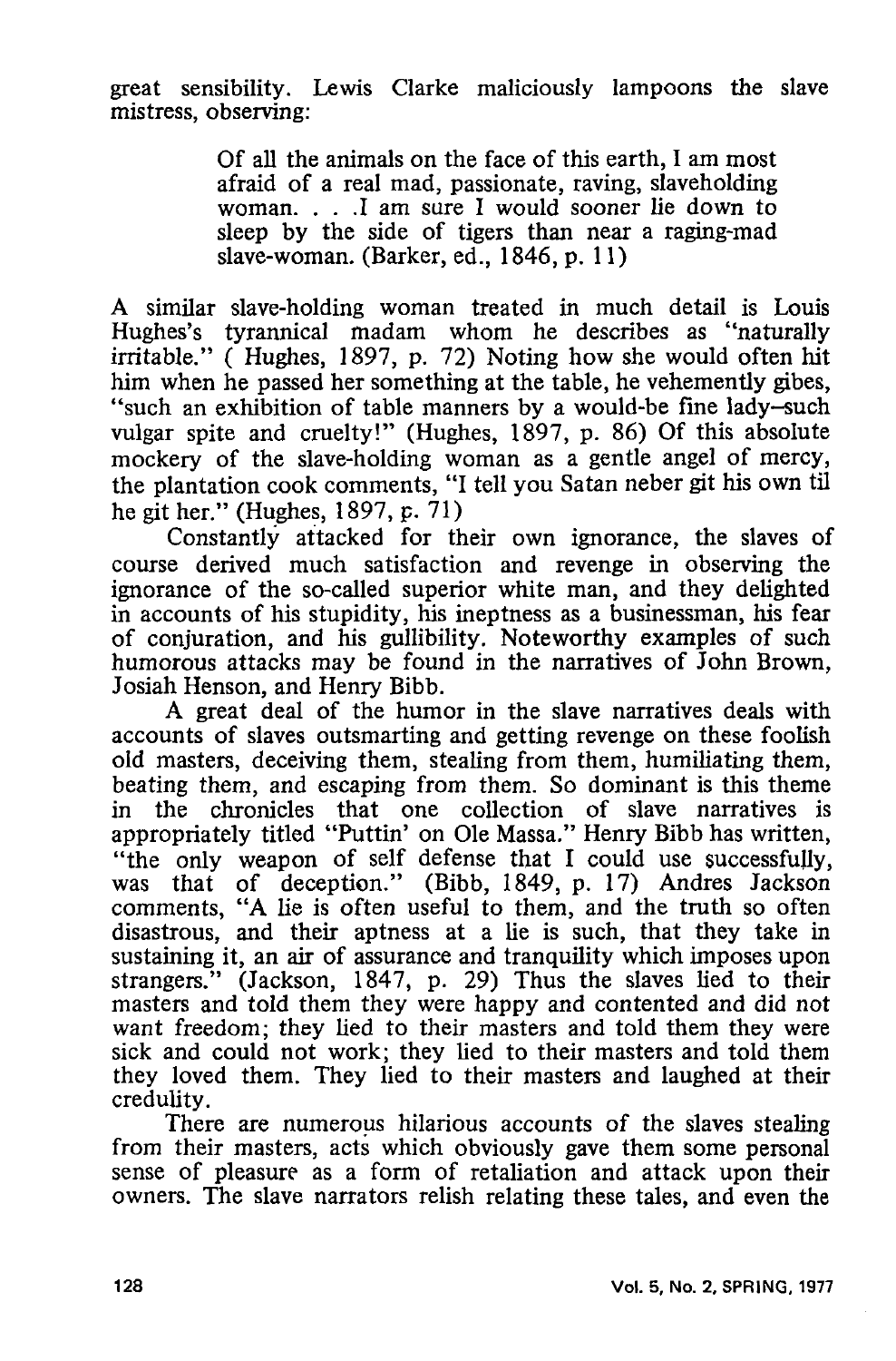most religious of them and the most devoted of them, do not in the least apologize for or repent these acts. As Lewis Clarke commented when asked if slaves have conscientious scrupples about stealing from their owners, "If they can keep their backs safe, conscience is quiet enough on this point." (Barker, 1846, p. 92) Further, the slave did not consider stealing food from a master who robbed him of his liberty and the rewards of his labor as really stealing. Frederick Douglass humorously rationalizes his stealing food from his master with a comment so common it has become a folktale:

> . . .it was only a question of *removal-the* taking his meat out of one tub, and putting it into another; the ownership of the meat was not affected by the transaction. At first, he owned it in the tub, and last, he owned it in *me.* (Douglass, 1969, p. 189)

Josiah Henson proudly characterized his thievery as valiant acts of chivalry:

> No *white* knight, rescuing white fair ones from cruel oppression, ever felt the throbbing of a chivalrous heart more intensely than I, a *black* knight, did, in running down a chicken in an out-of-theway place to hide till dark, and then carry to some poor overworked black fair one, to whom it was at once food. luxury, and medicine. No Scotch food, luxury, and medicine. No Scotch borderer, levying black mail or sweeping off a drove of cattle, ever felt more assured of the justice of his act than I of mine in driving a mile or two into the woods a pig or a sheep and slaughtering it for the good of those whom Riley was starving. I felt good, moral heroic. (Henson, 1970, pp. 21-23)

Some of the most hilarious accounts in the narratives deal with beating old master. Obviously these tales of aggressive behavior served to relieve many of the frustrations of the slaves' daily lives, which were filled with humiliations, and served to enhance their sense of dignity and pride. A typical example of this is one of the few highly comic scenes in Frederick Douglass's My *Bondage and*  My *Freedom,* in which he gives a lengthy account of a fight which he had with the white slave driver Covey, to whom his master had hired him out. After a beaten, bleeding Douglass vainly reports Covey's cruel treatment to his master, Covey again attacks the slave, who this time fights back energetically, though at first he carries on a purely defensive battle, not delivering blows. Douglass relates: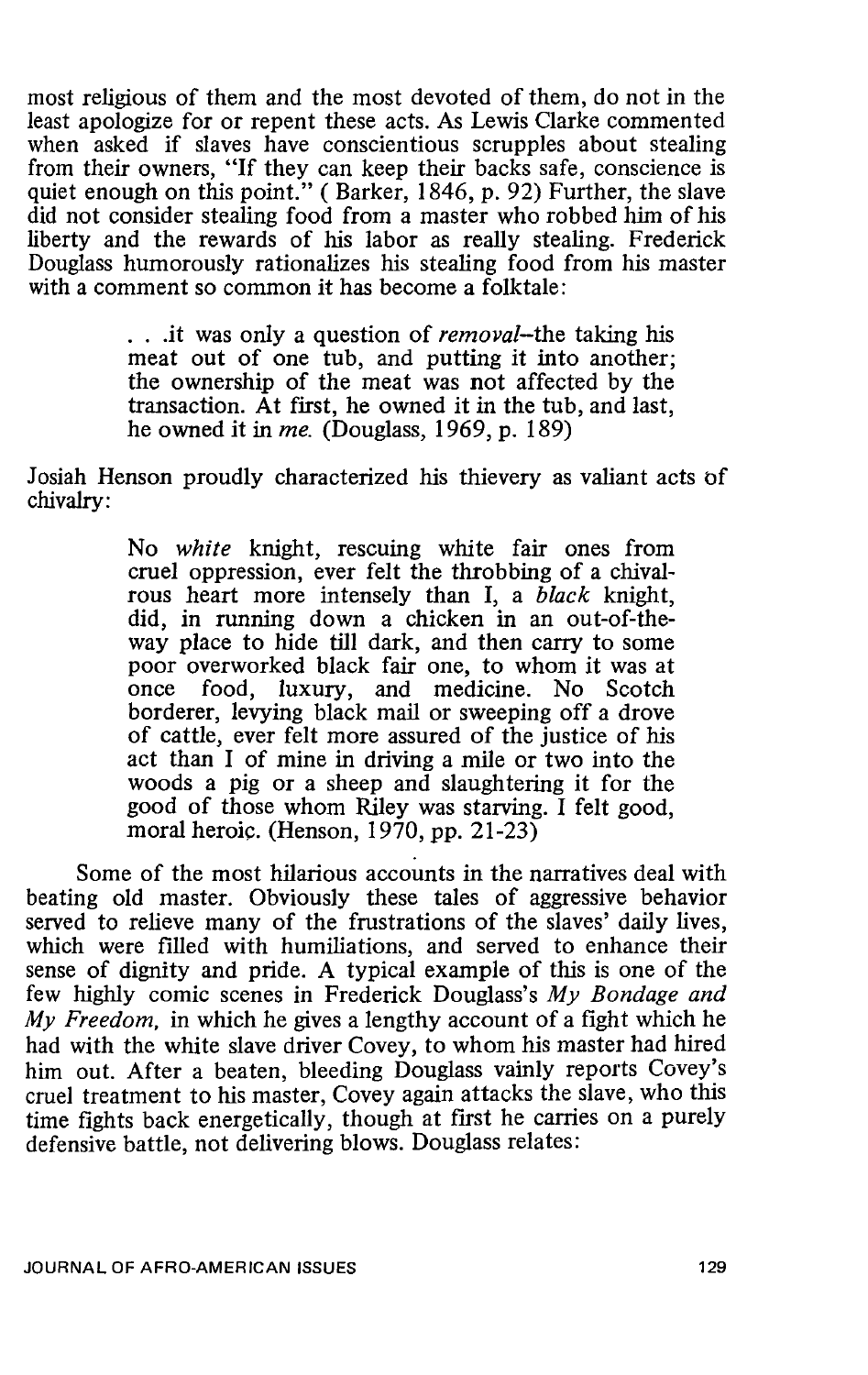I flung him on the ground several times, when he meant to have hurled me there. I held him so firmly by the throat, that his blood followed my nails. He held me, and I held him.

All was fair, thus far, and the contest was about equal. My resistance was entirely unexpected, and Covey was taken all aback by it, for he trembled in every limb. *"Are you going to resist. you scoundrel?"*  said he. To which, I returned a polite *'yes sir";* ... (Douglass, 1969, p. 243)

When Covey attempts to get to a stick, Douglass pulls him down on the *"not over clean ground-for* we were now in the cow yard." He continues, "He had selected the place for the fight, and it was but right that he should have all the advantages of his own selection." (Douglass, 1969, p. 244) There is some additional humor in Covey's imploring the other Blacks to help him and their pretending ignorance of what he means. After two hours, Douglass writes:

> Letting me go, he said, -puffing and blowing at a great rate-"now, you scoundrel, go to your work; I would not have whipped you half so much as I have had you not resisted." The fact was, *he had not whipped me at all.* (Douglass, 1969, p. 246)

Douglass goes on to note that Covey never touched him again, humorously adding, "He would, occasionally, say he did not want to have to get hold of me again-a declaration which I had no difficulty in believing. . ." (Douglass, 1969, p. 246)

Oddly enough, some of the most mirthful passages in these chronicles deal with the slaves' hypocritical reactions to the illnesses and deaths of their masters. These grimly humorous passages most frequently derive their humor from the discrepancy between the slaves' pretended grief and their actual joy. Some of the most amusing of these episodes are found in the accounts of James L. Smith, Lewis Clarke, William Grimes, William Wells Brown, and John Brown. William Wells Brown uses a humorous reversal in his comment on his master's illness, having received the news while in jail for attempting to escape. He writes:

> I had been in jail but a short time when I heard that my master was sick, and nothing brought more joy to my heart than that intelligence. I prayed fervently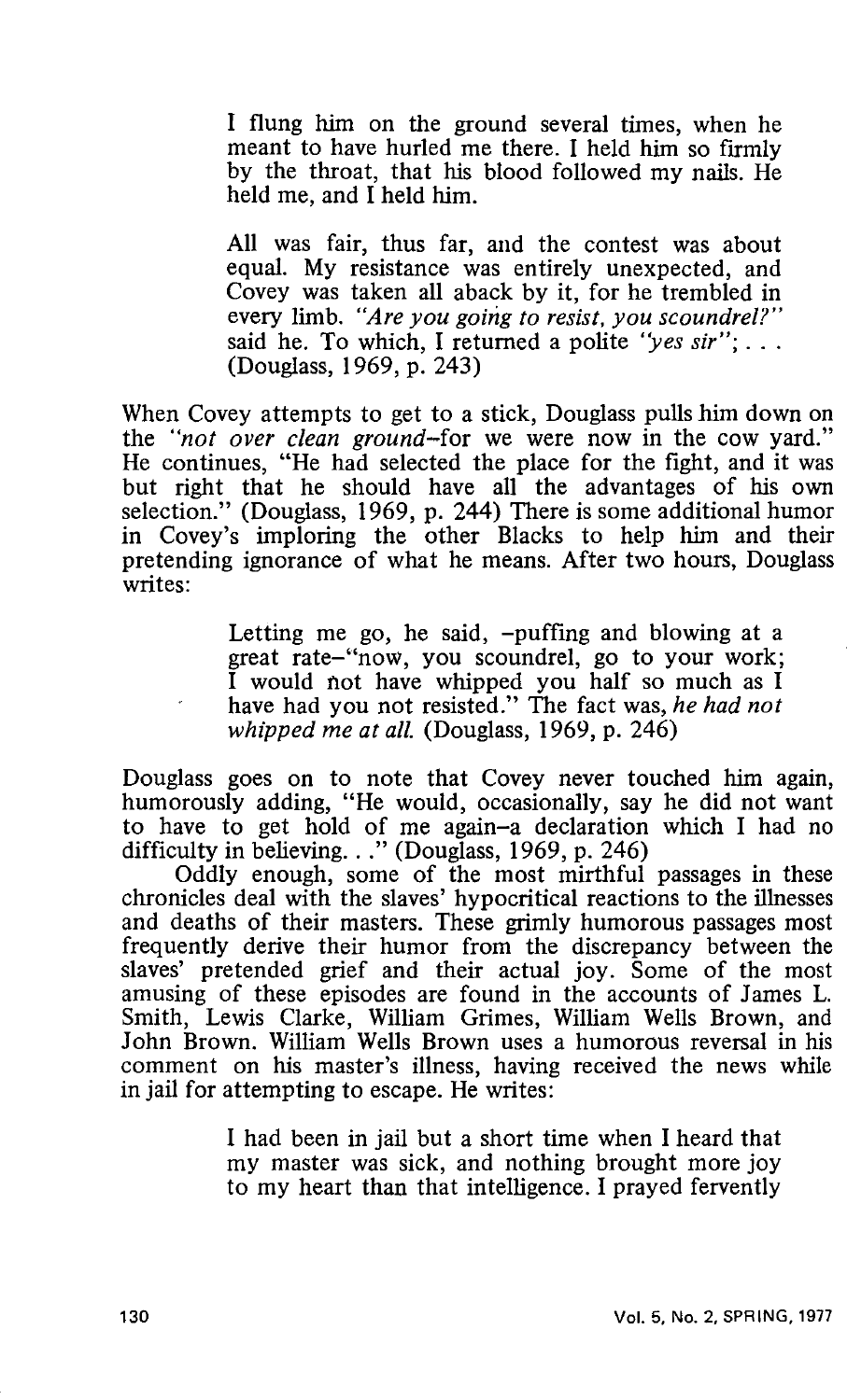for him-not for his recovery, but for his death. (Brown, 1847, p. 74)

#### John Brown contemptuously relates his master's illness and death:

Not for very long after this, Stevens was struck with paralysis. He lost the use of one side, and of his speech. I was called in to watch and tend him, but I did not think it my duty to understand all he tried to say. This made him very savage....When the "people" learnt he was not likely to recover, they were much pleased, and used to be very merry at quarters, for they knew they could not have a worse master. At last he died, and very glad we all were. I know I was; and even now, at this distance of time, when my troubles are all over, I cannot help feeling that the world was well rid of him. I only hope he did not go where there is any chance of my meeting with him again. He was buried, any how, nobody regretting him; not even his old dog, who wagged his tail when the coffin went by his kennel. (Brown, John, 1971, pp. 51-52)

One of the most highly prized victories of the slaves, of course, was their escapes from their masters, and many of the narratives contain humorous accounts of their flights to freedom. Much of the humor in these tales derives from outsmarting the slave master in order to make their break for freedom. Frequently also the narrators recount other narrow escapes during their flight in a comic tone. One of the most hilarious of these accounts is William Craft's description of his escape while posing as the slave of his near-white wife, Ellen, who was disguised as a white gentleman. Ellen's masquerade as a Mr. Johnson provokes much humor as unsuspecting white racists discuss niggers with "him," cater to and kindly inquire about "his" health, and as white damsels flirt with "him." One kind white gentleman, upon learning that "Mr. Johnson" was suffering from "inflammatory rheumatism," commiserates, "Oh! that is very bad, sir. . . .I can sympathise with you; for I know from bitter experience what the rheumatism is," to which William ironically observes, "If he did, he knew a good deal more than Mr. Johnson." (Craft, 1860, p. 59) When the unsuspecting white ladies obviously were smitten by Ellen, Craft humorously comments, "To use an American expression, 'they fell in love with the wrong chap.' " (Craft, 1860, p. 60)

There is much humor arising from the double entendres here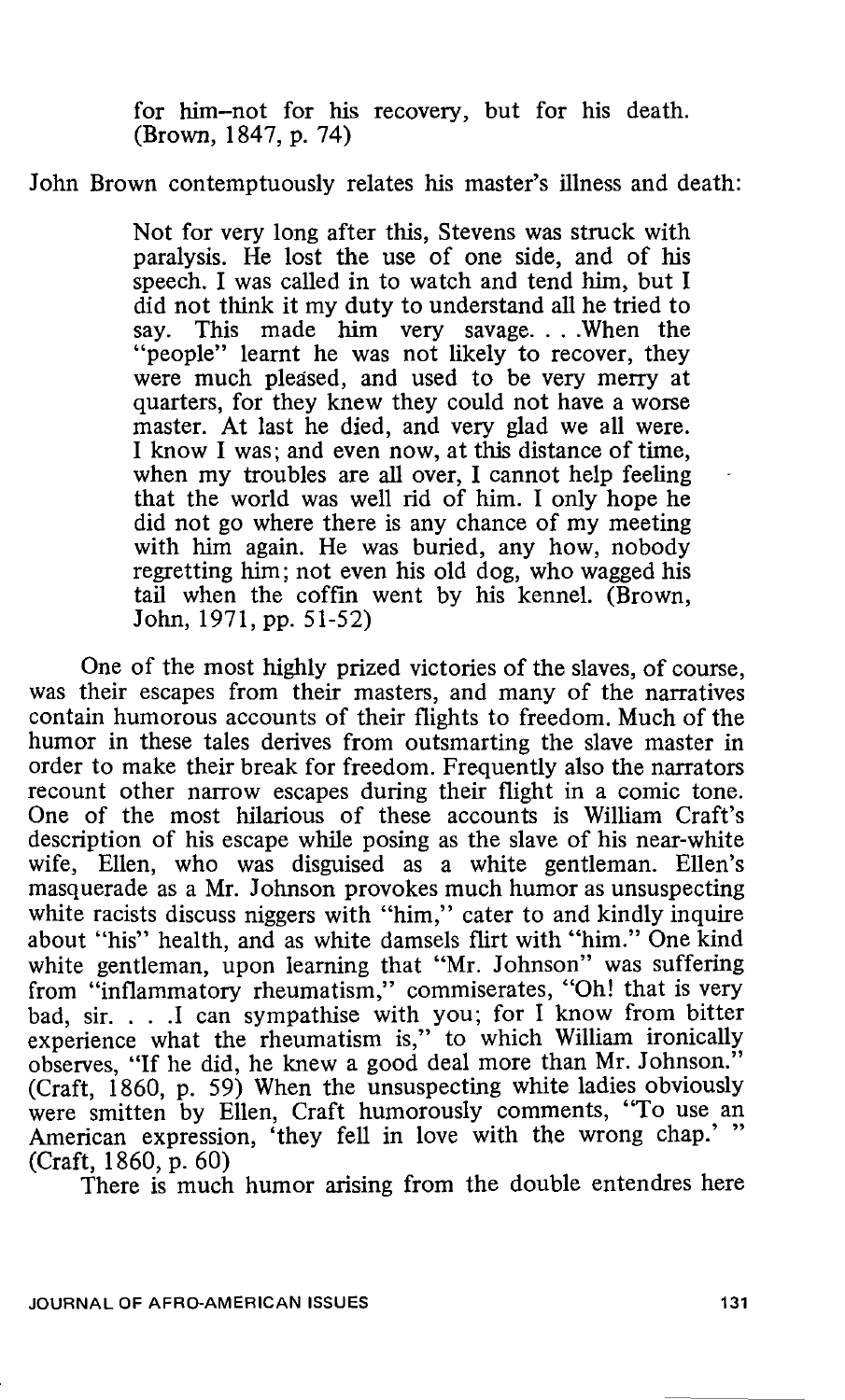too. When one gentlemen suggested that "Mr. Johnson" not go North for the restoration of his health, but rather to the Warm Springs in Arkansas, "Mr. Johnson" replied that "he thought the air of Philadelphia would suit his complaint best; and, not only so, he thought he could get better advice there." (Craft, 1860, p. 51)

Lewis Clarke's report of his flight from slavery is a suspenseful drama which elicits the reader's concern for his safety at the same time that it provokes laughter at the numerous hilarious accounts of his narrow escapes. During his flight, while posing as a Causcasian, he met and nursed a sick white man who was traveling on the ship with him. Clarke notes:

> One day, in conversation with him, he spoke of the slaves in the most harsh and bitter language, and was especially severe on those who *attempted to run away.* Thinks I, you are not the man for me to have much to do with. (Barker, 1846, p. 32)

Other humorous accounts of close scrapes include the scene in which, in order to avoid recognition, he acquires some dark glasses that almost completely blind him; and the scene at the hotel where he pretends to be deaf because he has forgotten his assumed name.

It is necessary to note before concluding that the white man is not, of course, the only target of the satire and jokes in the slave chronicles. Most of the narrators occasionally reveal the typical and persistent ability of many Blacks throughout their history in this country to laugh at their own superstitions, foibles, fears, cowardice, indoctrination, and ignorance.

Unquestionably, a consideration of the slave narratives indicates that the Black American slave's sense of humor was often his salvation, or as James Weldon Johnson has his narrator in *The Autobiography of an Ex-Coloured Man* to assert, "It [his humor] had done much to keep him [the American Negro] from going the way of the Indian." (Johnson, 1960, p. 56) Faced with the ambiguous situation of having to live as a slave within a "democratic," "Christian" country, the Black American slave was able to ridicule the ludicrousness of that situation and thus secure some relief from his frustrations. Forced into the degrading and dehumanizing role of mere merchandise, of lowly chattel, he had the courage to create and/or capitalize on humorous situations that allowed him to experience some sense of dignity and pride. Forced to suffer at the hands of a formidable and often brutal foe, he was able to attack him in his humor and thus secure some measure of revenge and victory. Faced with his own ignorance in certain situations, he often showed the ability to laugh and rise above it rather than despair and accept defeat.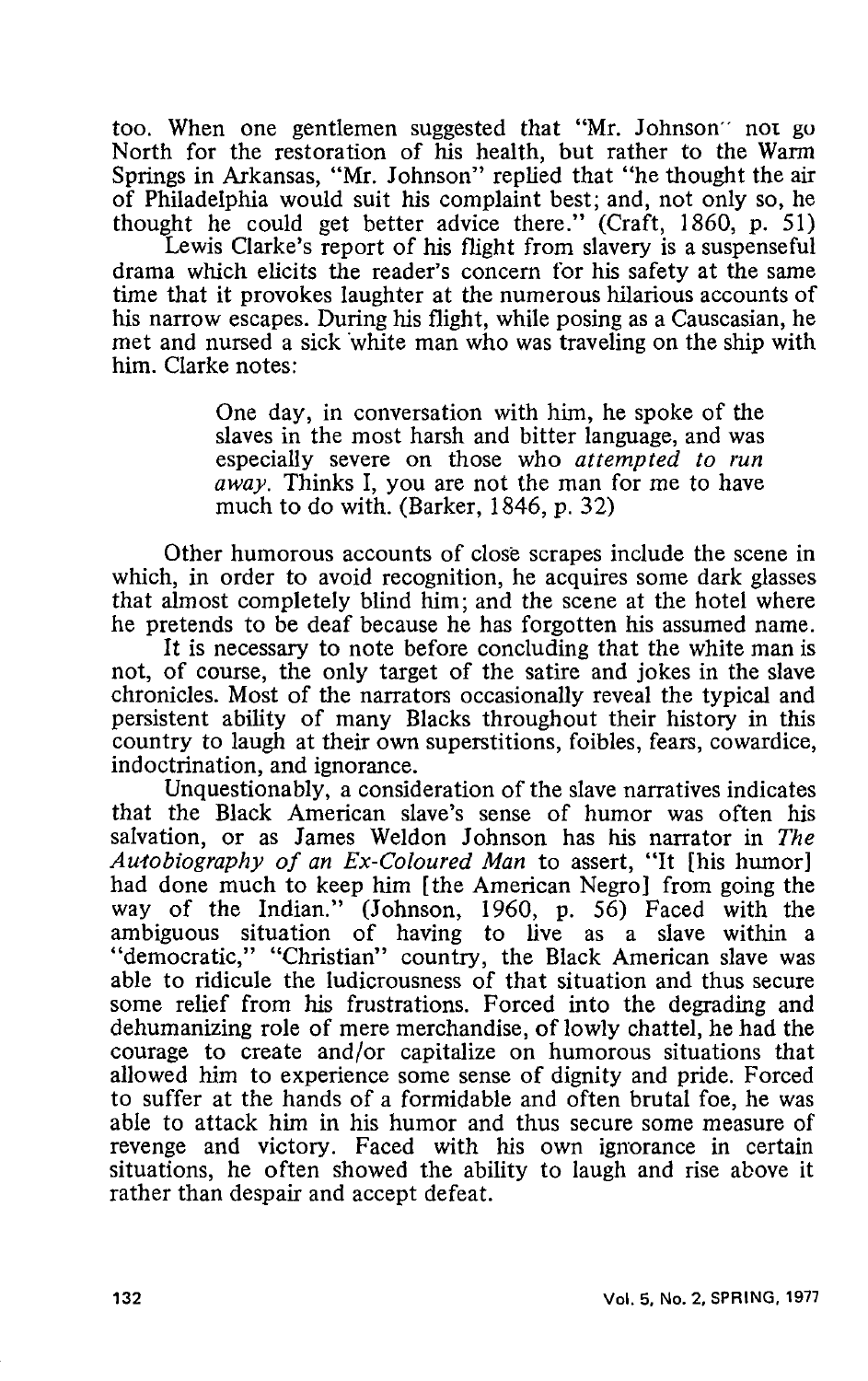AND these men who are the subject of this paper not only survived and endured; they *overcame*, and, it is significant to add, they had one hell of a good time laughing about that.

#### **BIBLIOGRAPHY**

- Barker, Joseph, ed. *Interesting Memoirs and Documents Relating to American Slavery and the Glorious Struggle Now Making for Complete Emancipation.* London, 1846.
- Bibb, Henry *Na"ative of the Life and Adventures of Henry Bibb, an American Slave,*  Written by Himself. New York, 1849.
- Bontemps, Arna, ed. *Five Black Lives: The Autobiographies of Venture Smith, James Mars, William Grimes, The Rev.* G. *W. Offley and James L. Smith.* Middleton, Connecticut, 1971.
- Brown, Henry Box. *Na"ative of Henry Box Brown, Who Escaped From Slavery Enclosed in a Box 3 Feet Long and 2 Wide, Written from a Statement of Facts Made By Himself.* Boston, 1851.
- Brown, John. *Slave Life in Georgia: A Narrative of the Life of John Brown*. Ed. L.A. Chamerovzow. Reprint. Freeport, New York, 1971.
- Brown, William Wells. *Na"ative of William Wells Brown, a Fugitive Slave.* Boston, 1847.
- Craft, William. *Running a Thousand Miles for Freedom; or The Escape of William and Ellen Craft from Slai•ery.* London, 1860.
- Douglass, Frederick. *My Bondage and My Freedom.* Reprint. New York, 1969.
- Grimes, William. *Life of William Grimes, the Runaway Slave.* New York, 1825.
- Henson, Josiah. *Father Henson's Story of His Own Life.* Reprint. Upper Saddle River, New Jersey, 1970.
- Hughes, Louis. *Thirty Years a Slave: From Bondage to Freedom.* Milwaukee, 1897.
- Jackson, Andrew. *Narrative and Writings of Andrew Jackson*, of Kentucky, Containing *an Account of His Birth, and Twenty-six Years of His Life While a Slave; His Escape; Five Years of Freedom, Together with Anecdotes Relating to Slavery; Journal of One Year's Travels: Sketches, etc.* Syracuse, 1847.
- Johnson, James Weldon. *The Autobiography of an Ex-Coloured Man.* Reprint. New York, 1960.
- Lane, Lunsford, *The Narrative of Lunsford Lane, Formerly of Raleigh, N.C.* [sic] *Embracing an Account of His Early Life, the Redemption by Purchase of Himself and Family from Slavery, and His Banishment from the Place of His Brith for the Crime of Wearing a Colored Skin.* Third edition. Boston, 1845.

Osofsky, Gilbert, ed. *Puttin' on Ole Massa.* New York, 1969.